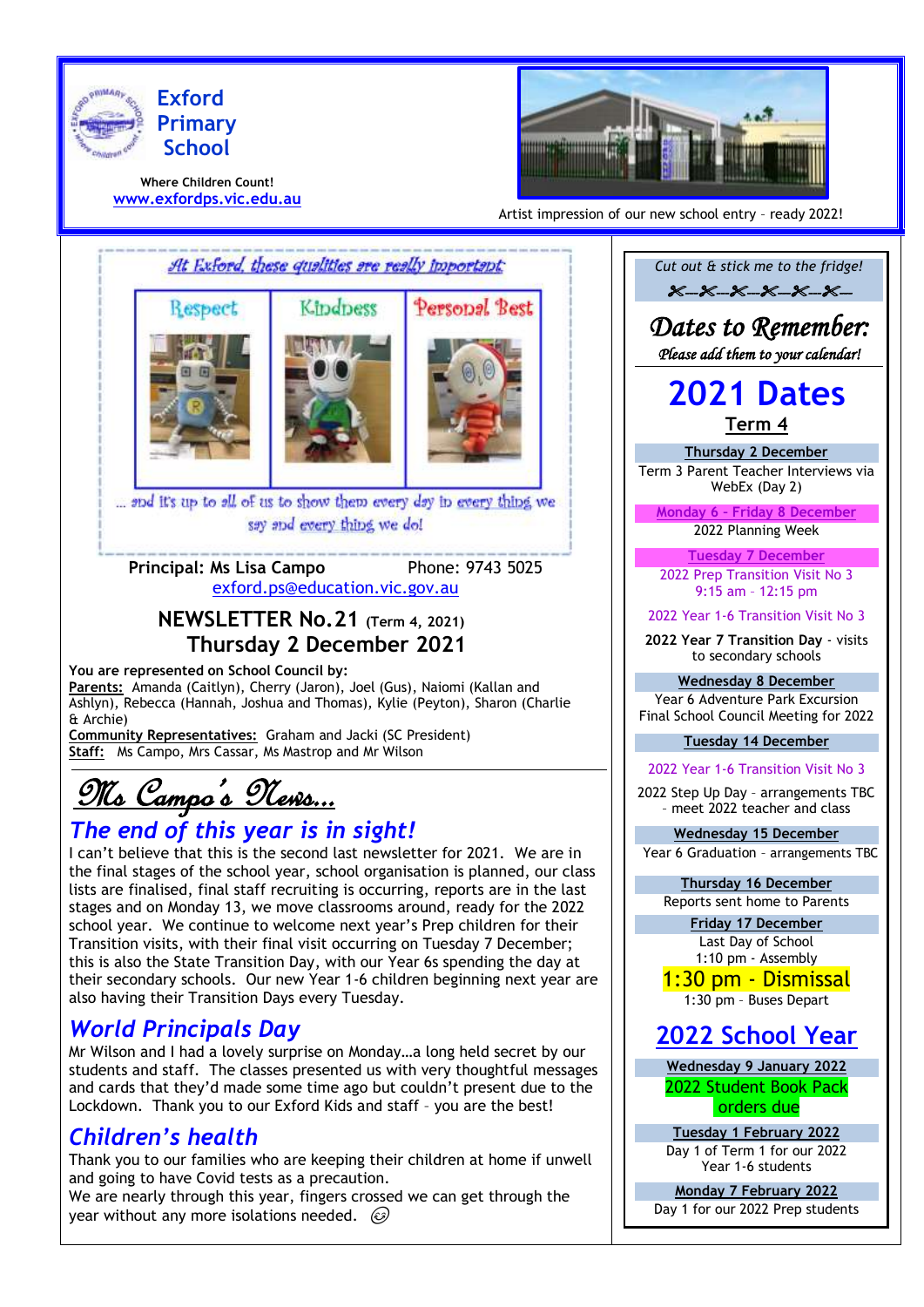## *Last school days of 2021*

Student reports will be sent home on Thursday 16 December. Due to the AEU Protected Action, reports will include curriculum description per subject and the progression point but will not have any general comments. The children's achievement slides will still be completed and will be uploaded to Seesaw by Friday 10 December. The last day of school will be Friday 17 December, with a final Assembly at 1 pm and dismissal at 1:30 pm. Buses will start their homeward bus runs from 1:30 pm.

## *Staffing*

Ms Kate Tucker has accepted a position at her current school in Ballarat and won't be returning for 2022. Mr Patty has eagerly accepted the challenge of continuing the PE program at EPS (he is a PE major) and he and Mr Young are working together to keep our wonderful PE program in place. We have advertised another position to replace Mr Patty in the Year 3-4 team.

Congratulations to Ms Rachel Fyfe who is the successful applicant for our Classroom teacher vacancy and will join the Year 3-4 team.

## *2022* **Step up Day**

We will hold our 2022 Step Up Day on Tuesday 14 December, where the children will spend the morning with their 2022 teacher and class. You will receive a letter in Seesaw advising you of the information.

Please note that class lists and placements have now been finalised; these take a long time, thought and effort to make our new classes as balanced for everyone as they can be. We have focused on the children's wellbeing and social groups, as well as balancing positive friendships. Parents are always welcome to share their thoughts about their child's placements and are taken into consideration as we finalise our plans. Changes at this stage are very unlikely.

## *Year 6 Graduation Event*

We will hold our Year 6 Graduation Event at the school as we did last year and it will be streamed live to our parents. We are working on an alternate plan, now that the 90 + % vaccination rates have been received and restrictions about students needing to be vaccinated to attend a venue have been lifted since our initial planning.

Our event will now involve each Year 6 class graduating separately (approx. 10 minutes per class), with a strict limit of two adults and siblings being able to attend in the Gallery (all adults and 12+ year old children must show evidence of being double vaccinated and all must wear a face-mask). The Year 6 cohort of children will remain in their classrooms to observe their friends as they take their turn in the Gallery with their families.

Each class will have a timeslot for their families to join us in the Gallery, with the whole event being livestreamed.

We will then give our families time to go home (whilst our Year 6 students have their meals) and then will proceed with the remainder of the formalities. The students will then have the rest of the time for their dancing, photos etc, before being collected. We will send home a new schedule of events as soon as we have confirmed all details.

## *We are very proud of Maya and Ella!*

Ella (Year 3 Patty) and Maya (Year 5 Mounsey) have both done something amazingly generous recently. Both students (and Ella's sister as well) have had a major haircut to donate their own hair to make wigs, for people who have lost their own hair due to treatment for serious illnesses.

What a wonderful example they both are to us all. They are brave and thoughtful and they have both done a lovely act of Kindness towards someone they don't even know. I know I am so proud of them both.





**Ella** (look at those long plaits that were donated)

**Maya** (that's the hair Maya is holding!)

## *Absence Learning Plans*

If you have made the decision to keep your children at home for the time being, we will need to complete an Absence Learning Plan for them and they will be marked as Absent (Parent Choice). Please note that Remote Learning is only available for children who are isolating or children who have extreme health complications.

## *SunSmart times … No hat, no play!*

A reminder that we are now in SunSmart season and children need to wear their Exford PS school hat daily for the recess and lunch breaks, PE lessons and any game times. Children without hats need to sit in the shade or on the stage.



New hats can be purchased only at school through our Uniform shop via our Office (no other hat can be worn).

We also encourage families to provide their children with sunscreen roll-on to keep in their school bag.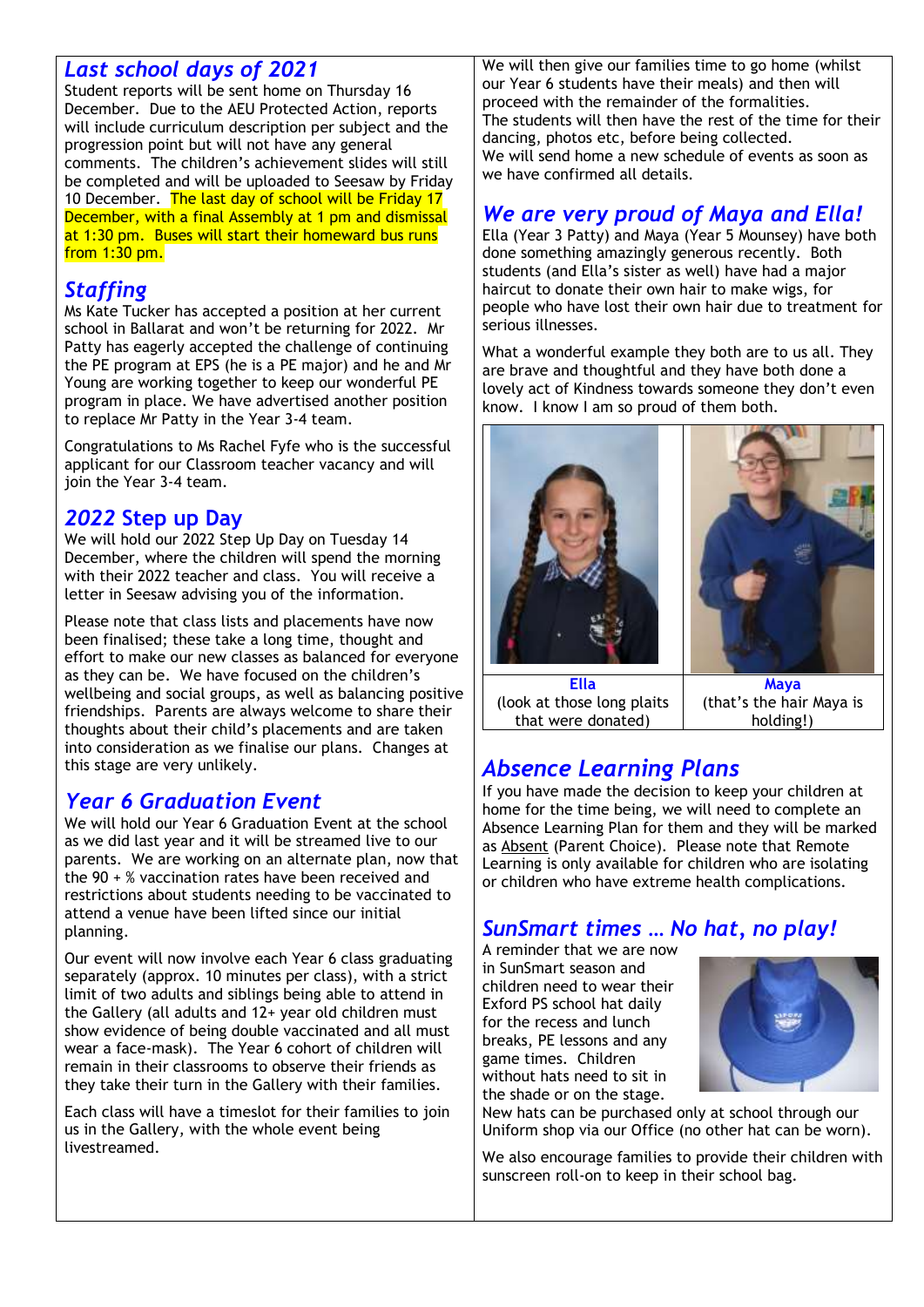## **2022 Student Book Packs**

A reminder to families that the Student Book Packs need to be ordered by Wednesday 9 January in order for them to be delivered to school, ready for the children's school start.



## **EXFORD PRIMARY SCHOOL BOOKLIST**



Exford Primary School uses an online only ordering system for Book Packs with our stationery supplier Paperchase Office National.

There will be NO collection day at the school. Book packs will be delivered free of charge to the school for distribution to the students.

Only Complete Packs can be ordered through the Paperchase Booklist website, see below for details.

Please place your order online no later than 9th January 2022 to guarantee free delivery to the school.

Orders placed after the cutoff date may incur a \$5 late fee, and are not guaranteed to be delivered before the start of Term 1 2022.

Parents can contact the school office for assistance to place the book list order if they do not have any access to the internet at home.

### **Online Ordering Procedure**

- 1. Go to http://booklist.paperchase.com.au
- 2. ENTER THIS SCHOOL ACCESS CODE: BTSEXPS
- 3. Click 'Create Order', Enter students first and last name, choose year level from the drop-down list and follow the prompts to place your order.

Please check your E-mail for order receipt.

PLEASE NOTE: All packs will be delivered to the school for distribution to students and therefore must be pre-paid. Payment must be made during the online ordering process, by Visa or Mastercard (credit card or debit card accepted). ZIP Pay also available\*

\* ZIP - Interest free, nothing to pay upfront, flexible repayments. You will need an active Zip account. Conditions apply: https://zip.co/createan-account

Payment will be processed at time of ordering.

If you elect not to purchase the booklist through Paperchase please ensure children come to school on the first day with the required materials.

If you have any queries, please contact the school office. If you are experiencing significant financial hardship please contact the school for an appointment to discuss payment options.

Paperchase Office National - Ph: 03 9034 3930 - booklist@paperchase.com.au - http://booklist.paperchase.com.au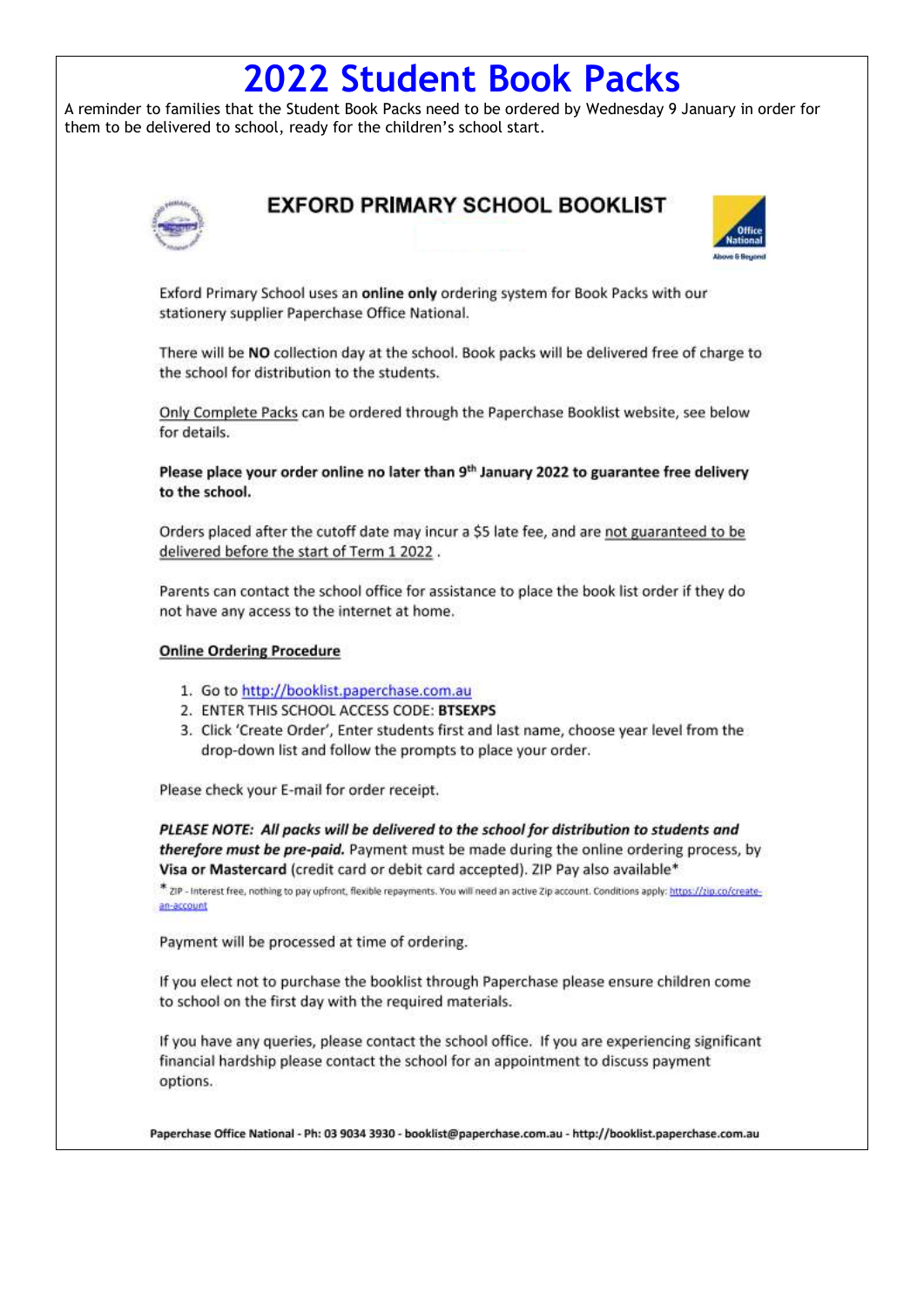## **Construction photos**

It's so exciting to see our Junior Learning Building starting to take shape. Mrs Ambrose's class were delighted to be in the right place at the right time to see the first beam go up, a few weeks ago.

























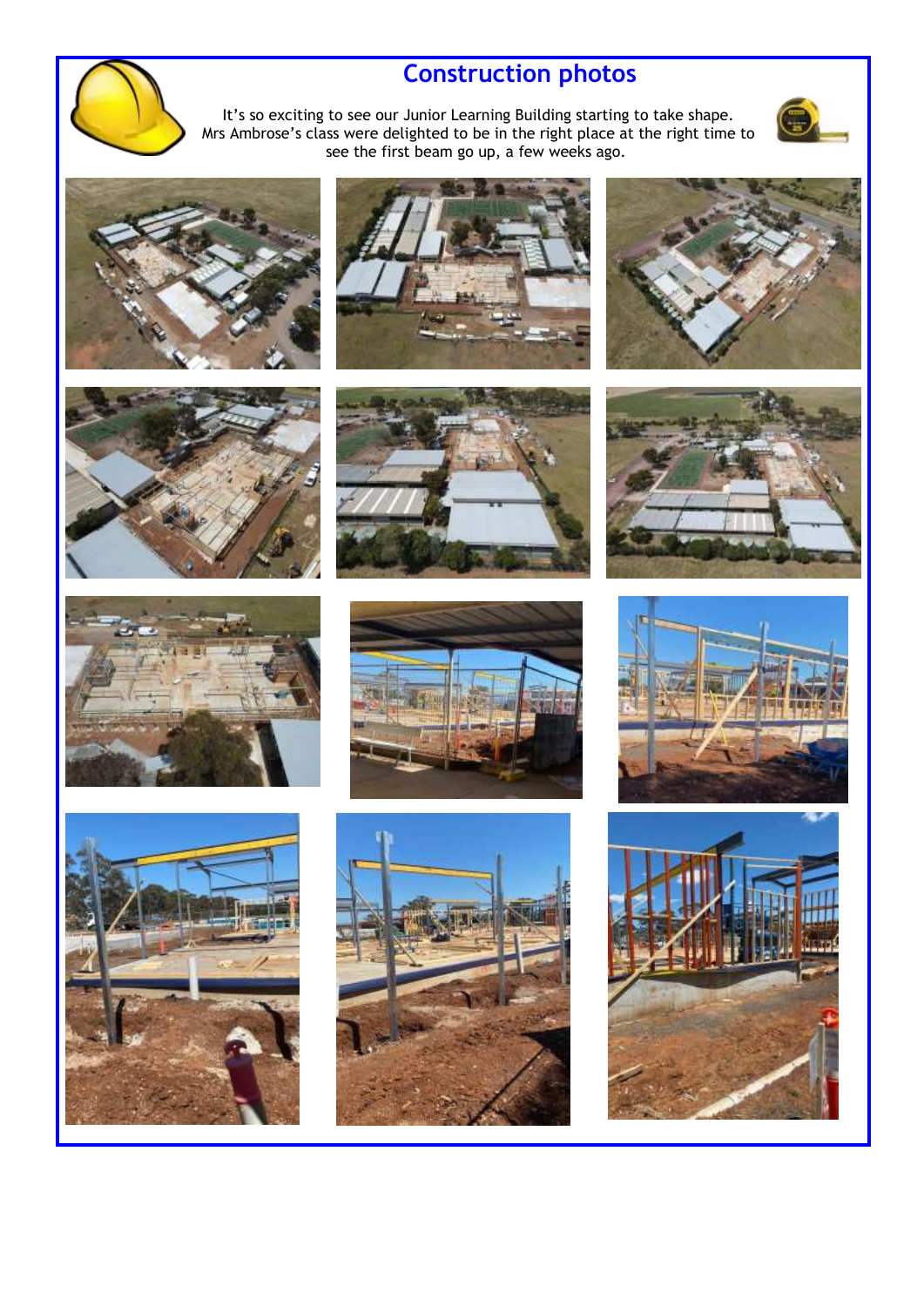## *Attendance … Every moment of every day counts*

## *Did you know that:*

When children regularly arrive late, they miss out on so much:

- They miss on the lovely morning meet and greet that connects children to their classmates, staff and classroom environment and is an important part of children feeling that they belong
- We schedule literacy and numeracy for our morning lessons – so regular lateness means that children are missing critical learning
- The opportunity to prepare for the school day (including changing their Take Home book for reading that night)

**Please help your child to arrive on time for school every day – especially as we try to support children even more after the Remote Learning challenges of 2020 and 2021.**

**Please make sure that your child is only absent if they are unwell – EVERY day at school counts.**

**If your child has missed 5 days or less this school year.**

This will support your child to achieve their best at school – academically and personally.

**If your child has missed more than 10 days this school year.**

The amount of time your child is missing will impact on their learning and their friendships.

**CAUTION - If your child has missed more than 15 days this school year - your child is missing so much time from school that it will be extremely difficult for them to keep up with their learning, their friendships and to feel connected to school.** 

A reminder that all holiday absences require an Absence Learning Plan, developed with your child's teacher and signed by the Principal or Assistant Principal to cover your child's absence.

Please make sure that you use the FlexiSchools app or email the school directly on

[exford.ps@education.vic.gov.au](mailto:exford.ps@education.vic.gov.au) – all student absences must be explained in writing.

## *Fundraising News*



**Our 2021 target is…** 

**\$5,000 - \$10,000.**

*Our Tally so far… \$3,572.00*



## **Christmas Raffle Fundraiser**



We have sent home our End of year Christmas Raffle tickets for you to sell (thank you to Maya who prepared all the tickets) to family and friends. If you need more, just let us know and we can send more home for you.

If you are interested in helping out with preparing the Raffle prize hampers, please contact Ms Campo or to Office through the FlexiSchools 'Contact the Principal' link.

## *Happy Birthdays!!*



*To our students who celebrated their birthdays from19 November – 2 December.* 

Ivy-Leigh, Charlie, Gurnoor, Gurmanvir, Te Wai, Zoe, Faatea, Navroop, Rose, Liam & Pavreet.



 Happy Birthday to you!! Happy Birthday to you, Happy Birthday dear kids,  **Happy Birthday to you!**



We love celebrating birthdays at school,

making a fuss over the child who is celebrating and (individually wrapped store-bought) birthday treats are *always* welcome! We also love for birthday children to visit us in the Office for a sticker and birthday song.

*Having birthdays at school is a very special event and if your child is absent on their birthday, they miss out on all the fuss made over them.*

Hope you enjoy reading our newsletter!

### **Including pages from:**

- Year Prep Monagle
- Year 3 4 Gashi

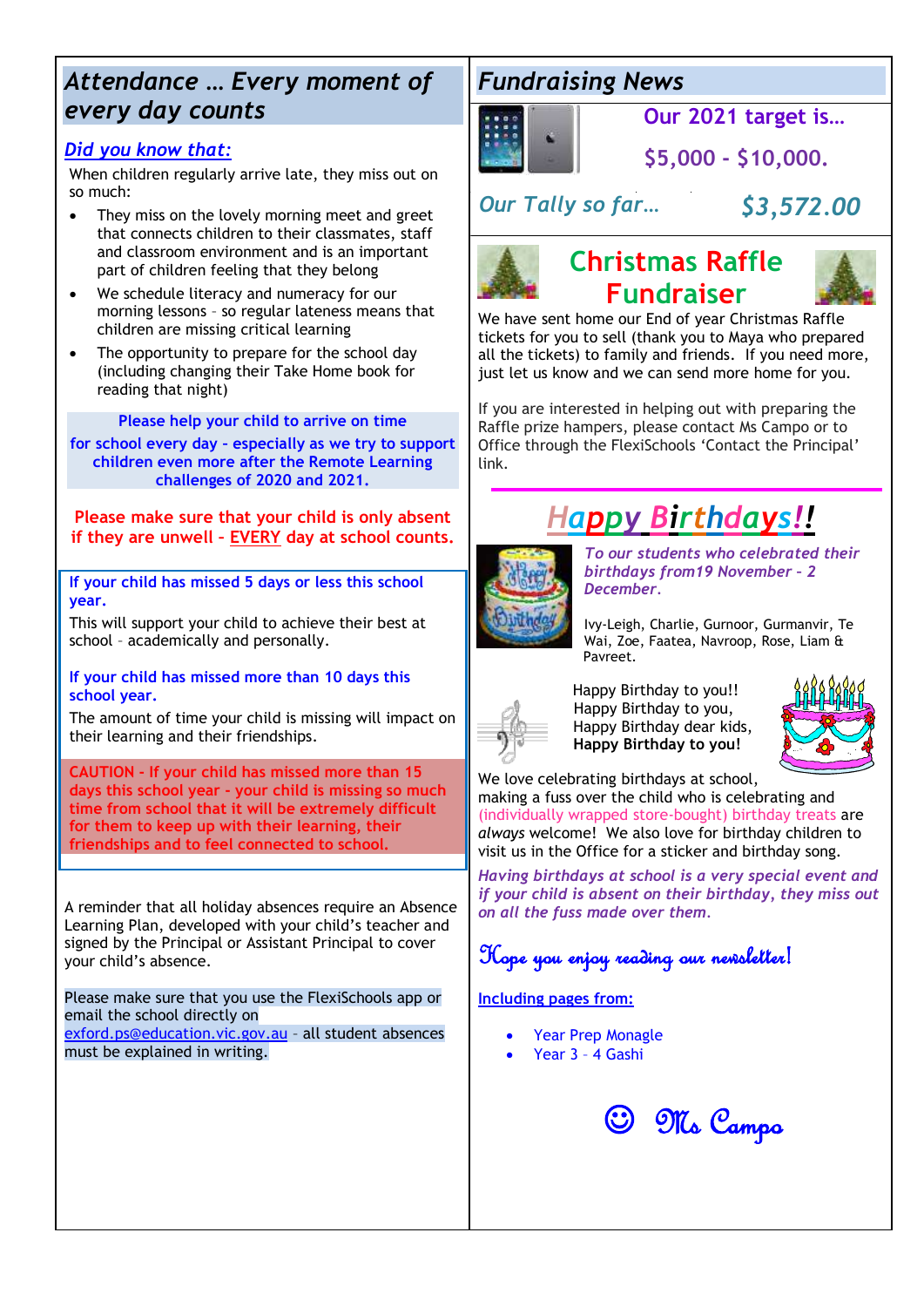# **STUDENT OF THE WEEK**



## **Congratulations to the following students who received Student of the Week Certificates for Week 7 and Week 8**

|                           | Week 7           |                      | Week 8            |                      |
|---------------------------|------------------|----------------------|-------------------|----------------------|
|                           | <b>Student</b>   | <b>Exford Value</b>  | <b>Student</b>    | <b>Exford Value</b>  |
| Prep Monagle              | <b>Sienna B</b>  | <b>Personal Best</b> | <b>Tait</b>       | <b>Personal Best</b> |
| Prep Smyth                |                  |                      | <b>Clara</b>      | <b>Personal Best</b> |
| 1 / 2 Ambrose             | <b>Aarish</b>    | <b>Personal Best</b> | <b>Nate</b>       | <b>Personal Best</b> |
| 1 / 2 Higgins             | <b>Abbey</b>     | <b>Kindness</b>      | <b>Moksheddep</b> | Respect              |
| 1 / 2 Jenner              | Axel             | <b>Kindness</b>      | <b>Marcus</b>     | <b>Personal Best</b> |
| 1 / 2 Parker              |                  |                      | <b>Kendra</b>     | <b>Personal Best</b> |
| 3 / 4 Gashi               | <b>Frankly</b>   | <b>Personal Best</b> | <b>Elise</b>      | <b>Personal Best</b> |
| 3 / 4 Roe                 | <b>Jacob</b>     | <b>Personal Best</b> | <b>Garbrielle</b> | <b>Personal Best</b> |
| 3 / 4 Patty               | <b>Max</b>       | <b>Personal Best</b> | <b>Amneet</b>     | <b>Kindness</b>      |
| 4 / 5 Mounsey             | <b>Jasper</b>    | <b>Kindness</b>      | <b>Blake</b>      | <b>Personal Best</b> |
| 5 / 6 Gundry              | <b>Sophie</b>    | Respect              | <b>Elodie</b>     | Respect              |
| 5 / 6 Mastrop             | <b>Xavier</b>    | <b>Personal Best</b> | Gus               | <b>Personal Best</b> |
| 5 / 6 Talevski            | <b>Gurnoor</b>   | <b>Personal Best</b> | <b>Marshall</b>   | Respect              |
| <b>The Arts</b>           | <b>Damanveer</b> | <b>Personal Best</b> | <b>Elijah</b>     | <b>Personal Best</b> |
| <b>Physical Education</b> |                  |                      | <b>Violet</b>     | <b>Personal Best</b> |
| French                    | <b>Harrison</b>  | <b>Personal Best</b> | <b>Raisa</b>      | <b>Personal Best</b> |
| <b>OSH Club</b>           |                  |                      |                   |                      |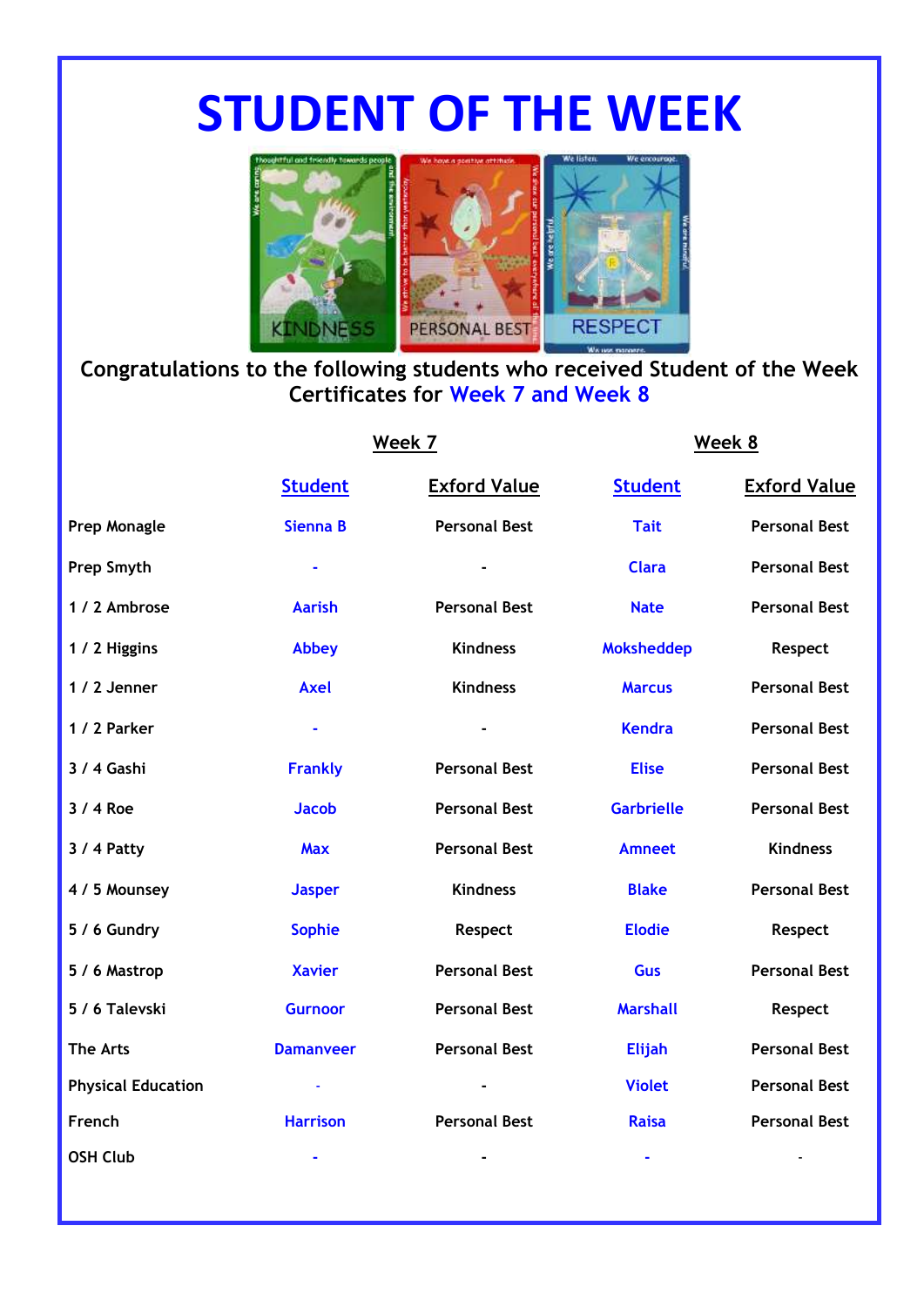

# **Welcome to Miss Monagle's Ice Cream Store!**

Here's 24 Flavours You've Never Seen Before!

Prep Monagle have been learning about a style of Poerty called "Alliteration". Alliteration is a writing technique used where each letter in the sentence begins with the same letter.

Our clever kids have used this style of Poerty to invent their own amazing delicious ice-cream flavours. Which one would you try?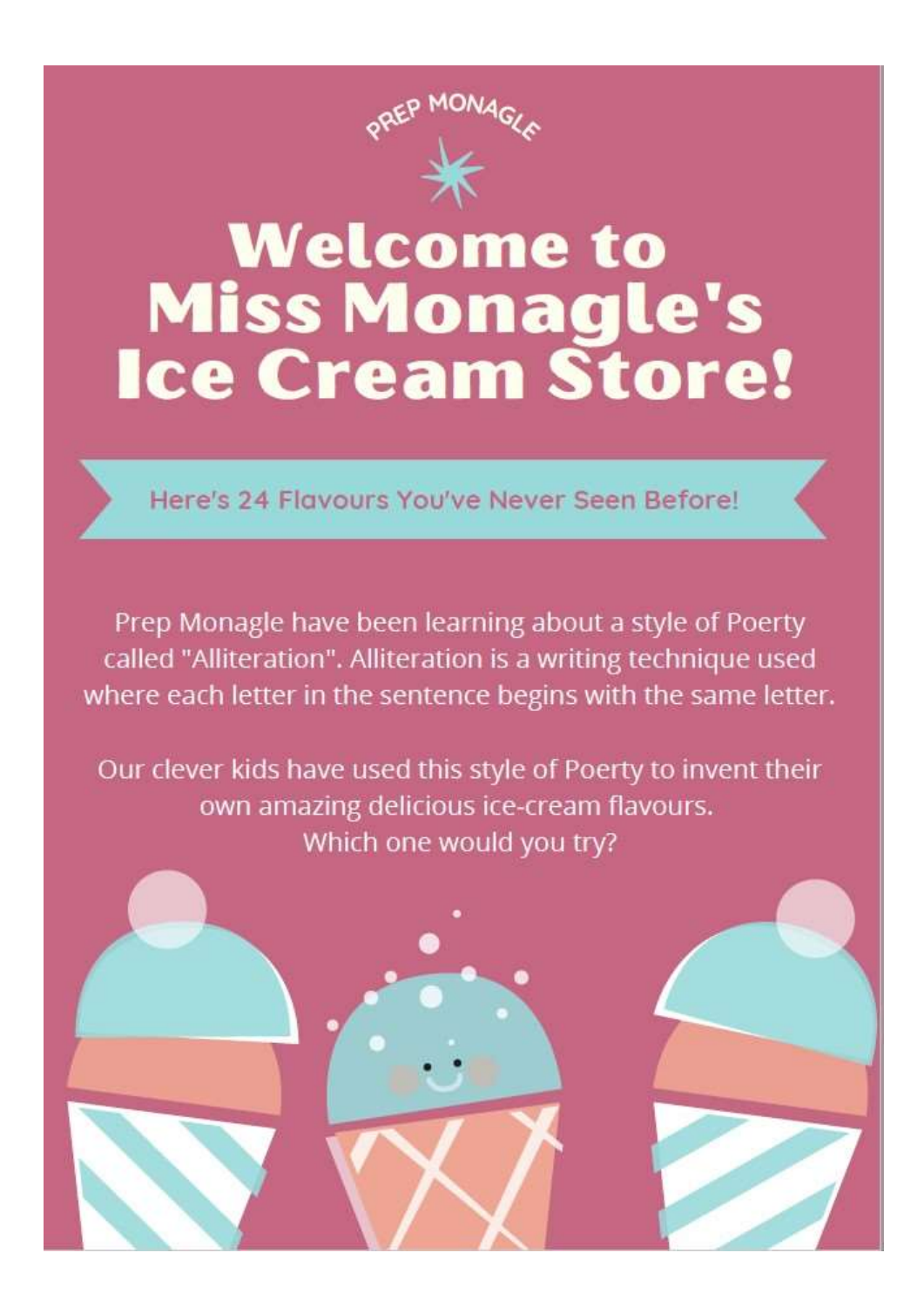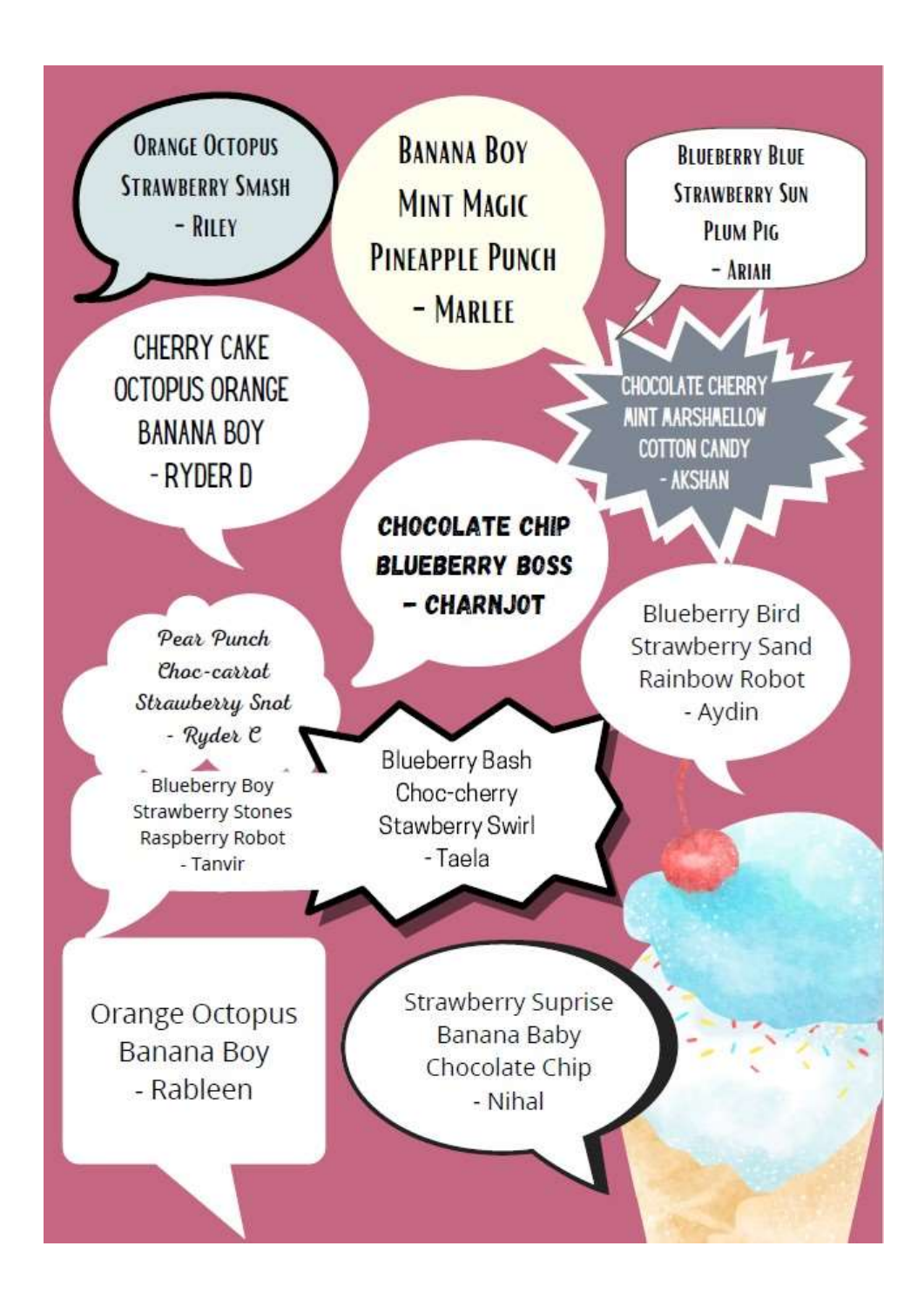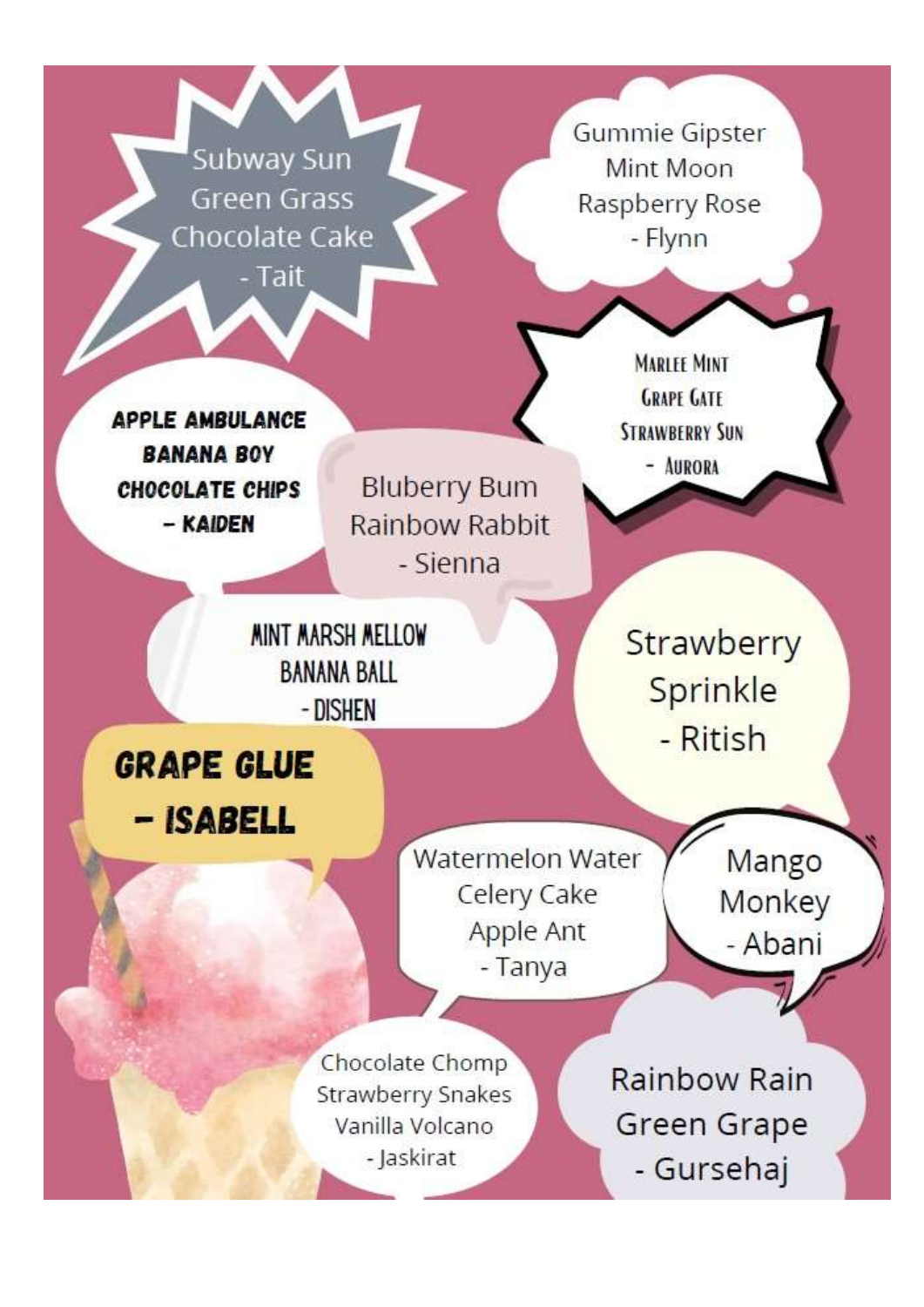## Year 3-4 Gashi

In Maths, we have been learning how to collect and represent data in different ways.



Haven't we had fun creating some amazing graphs?!

We collected data on Vear 3-4 G's favourite animals. We then used this data to make a strip graph and a pie graph.

We also had a great time creating our very own pictographs!



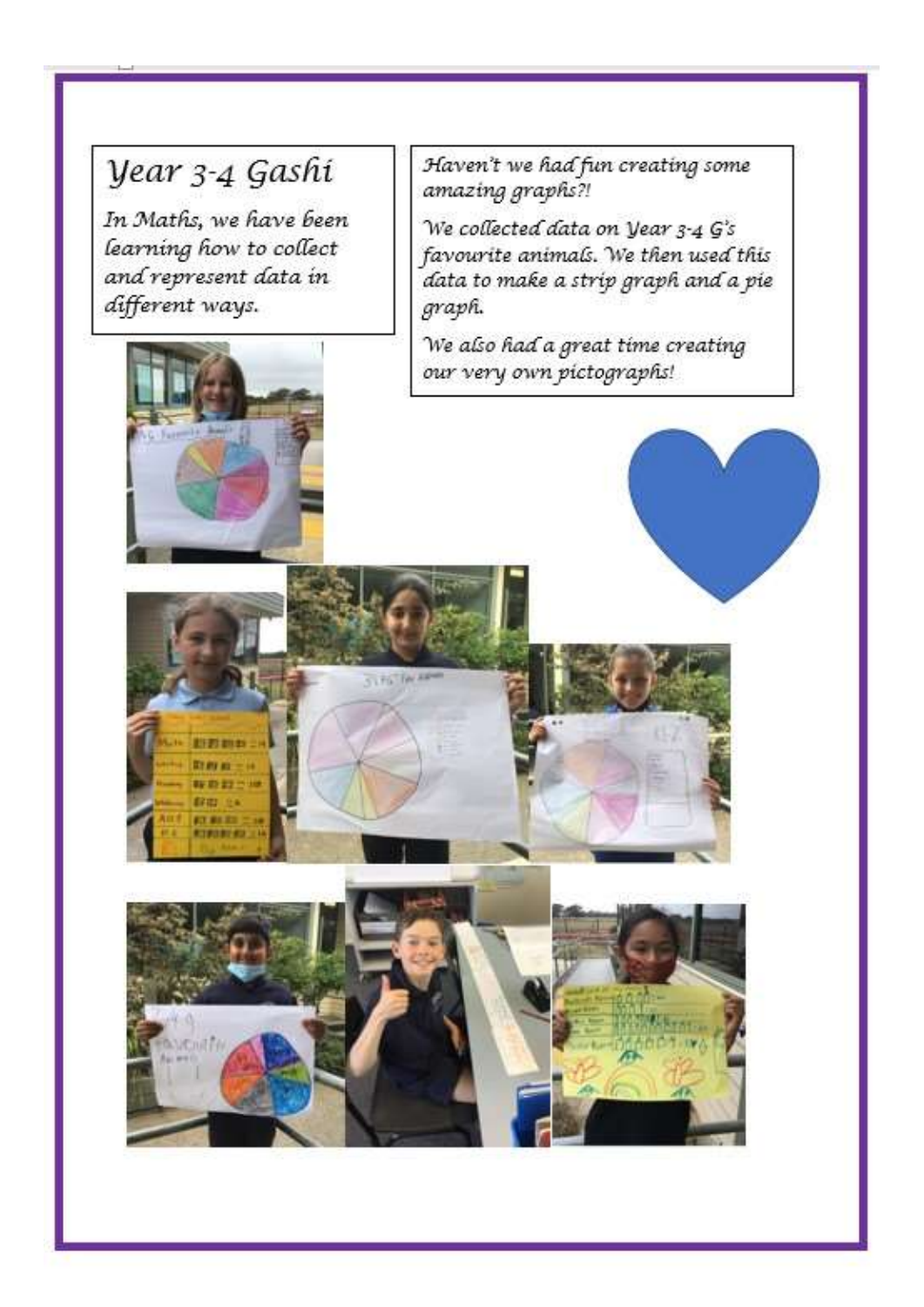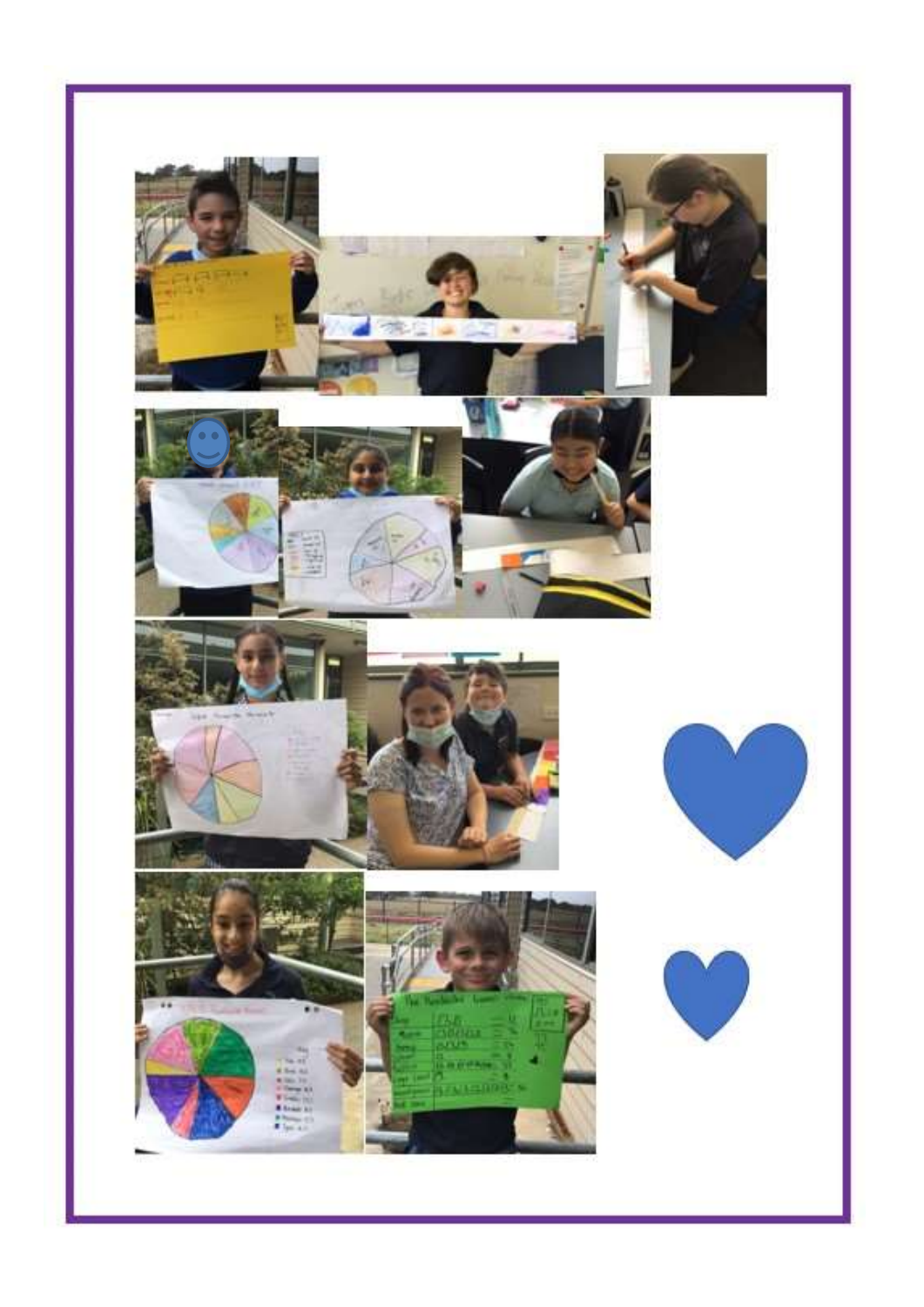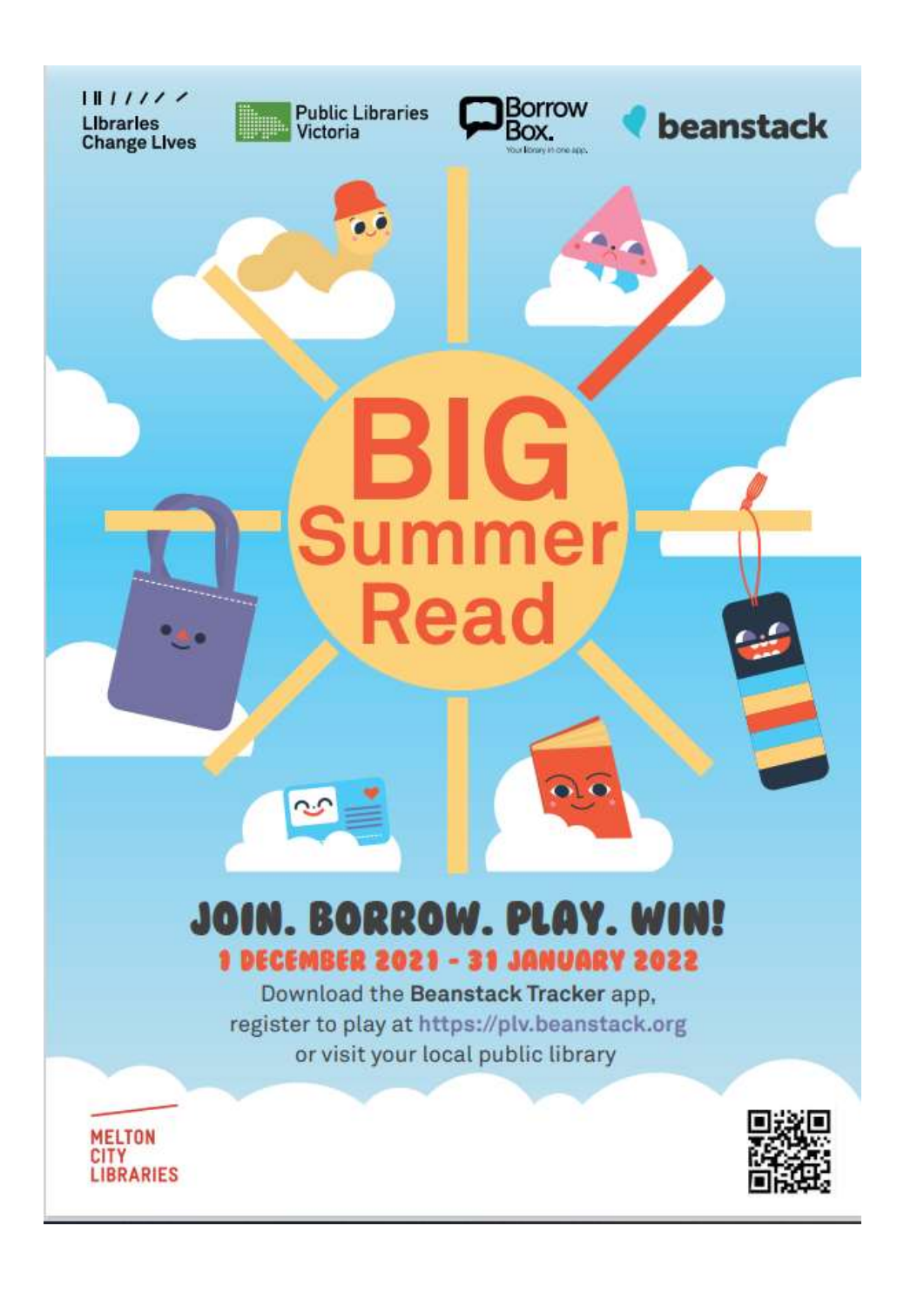# EXCITING NEWS **Teeth on Wheels are** visiting next Term



### PAPER FREE FROM 2022- ONLINE FORMS ONLY

At Teeth On Wheels, we provide<br>the highest quality dental treatment while making it fun, positive and memorable for children.

With the help of the goverment your child might be eligible for FREE dental care.

### Our dental services include:

- Check-ups
- Scale, Clean and Fluoride<br>Treatments
- Fissure Sealants
- X-rays
- Fillings
- Extractions
- 

### KEEP YOU EYE OUT FOR THE E-FORM FORM LINK NEXT YEAR!

TeethOnWheelsAustralia C steethonwheels

Phone: VIC (03) 9338 1191 Email: info@teethonwheels.com.au **Proud Partners with**